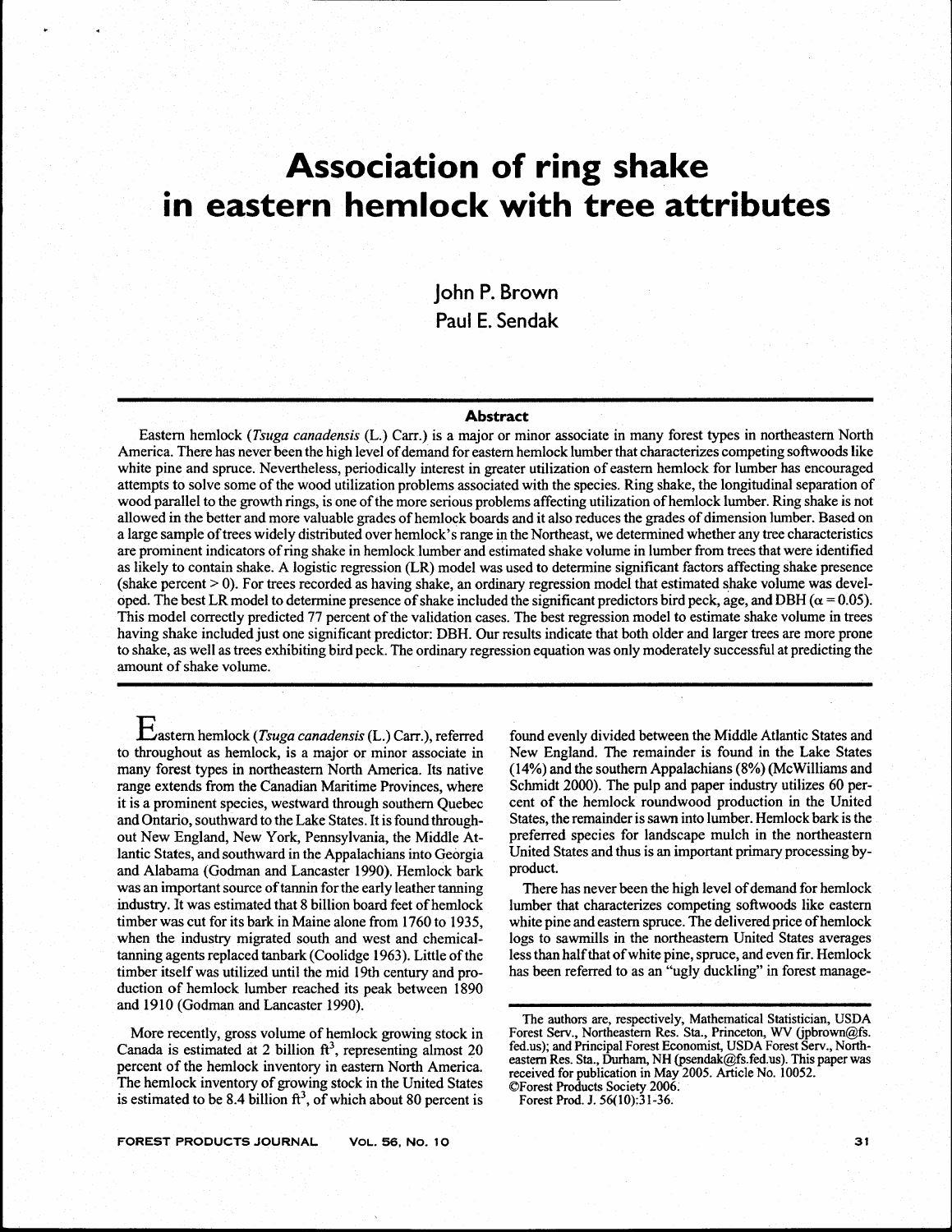ment and the "wood of last resort" in **Table 1.** — Summary of variables.<br>
utilization (Coolidge 1963, Gardner and Diebel 1996). The wood is coarse and uneven in texture, splinters when worked with tools, is prone to ring shake, and it has un $b$  even moisture content, which causes problems in kiln-drying (Alden 1997). Nevertheless, interest in greater utilization of hemlock for lumber has arisen periodically, encouraging attempts to solve some of these problems (USDA 1973, Gardner and Diebel 1996, Kelty 2000). Interest in hemlock, because it is increasing in abundance in many areas

| Variable | Description (units)                                                                                                   |  |  |  |  |  |  |
|----------|-----------------------------------------------------------------------------------------------------------------------|--|--|--|--|--|--|
| AGE.     | Age of tree from growth ring analysis (years)                                                                         |  |  |  |  |  |  |
| AREA_YR  | Cross sectional area at DBH (in2) divided by tree age (years)                                                         |  |  |  |  |  |  |
| BARK TYP | Bark type (1 = relatively smooth, 2 = intermediate, $3$ = rough heavy plated)                                         |  |  |  |  |  |  |
| BPK.     | Coded 1 if occluded bird peck was present on the tree bole; 0 otherwise                                               |  |  |  |  |  |  |
| DBH      | Diameter at breast height (in)                                                                                        |  |  |  |  |  |  |
| GROWTH   | Number of sudden increases/decreases in radial growth over the life of the tree from<br>growth ring analysis (number) |  |  |  |  |  |  |
| GRS VOL  | Gross volume of tree, lumber tally (board feet)                                                                       |  |  |  |  |  |  |
| HT       | Total height (ft)                                                                                                     |  |  |  |  |  |  |
| SWEEP    | Departure to the nearest inch in the bottom one-third of the tree                                                     |  |  |  |  |  |  |
| SHK VOL  | Volume of lumber containing ring shake (board feet)                                                                   |  |  |  |  |  |  |
|          |                                                                                                                       |  |  |  |  |  |  |

hemlock woolly adelgid (*Adelges tsugae* Annand.), resulted tive is to find potential estimators of shake volume in lumber<br>in two recent regional conferences on hemlock ecology and from trees that have been identified as l management (Mroz and Martin 1996, McManus et al. 2000).

Ring shake is one of the more serious problems affecting utilization of hemlock lumber (Gardner and Diebel 1996). **Data**  Ring shake is the longitudinal separation of wood parallel to Data used in this study were collected from 1968 to 1971 as the growth rings. According to the standard lumber grading part of a larger study conducted to devel the growth rings. According to the standard lumber grading rules applied by the Northeastern Lumber Manufacturers Association (NELMA 1998), ring shake is not allowed in the cause ring shake is one of the more important attributes af-<br>better and more valuable grades of bemlock boards  $(C, D)$  fecting lumber vields, detection and evaluatio better and more valuable grades of hemlock boards **(C, D,** fecting lumber yields, detection and evaluation of shake was<br>Select, or 1 Common grades). The occurrence and extent of an important aspect of this study. Due to ch Select, or 1 Common grades). The occurrence and extent of an important aspect of this study. Due to changes in research ring shake also reduces the grades of dimension lumber pro-<br>priorities, analysis of the shake data was ring shake also reduces the grades of dimension lumber pro-<br>duced for structural framing and construction.

Koehler (1933) suggested that internal stresses caused by<br>states: Georgia, 1989 Tonk, 1901 Carolina, Fennsylvania,<br>states and Tennessee.<sup>1</sup> Sampling was conducted on active timber<br>either greater circumferential growth than reduction in the turgidity of the older tissues, could account<br>for ring shake. Meyer and Leney (1968) concluded that ring<br>the state of the oriental distribution of diameter at breast heating<br>the state of the state of the s scars and decay resulting from yellow-bellied sapsucker Sears and decay resulting from yenow-benied sapsucket<br>(Sphyrapicus varius) damage and the occurrence of ring shake in lumber was recorded during<br>shake. Songwariate and the summer of feeding alternative strength of the stud shake. Sapsuckers drill rows of feeding holes through the grading. Potentially outer bark and feed on sap and cambium. Over time, these detailed in **Table 1**. holes become occluded but the pattern remains visible for **Statistical analysis** many years. Jorgensen and Lecznar (1964) observed the rela-<br>**Preliminary attemnt** many years. Jorgensen and Lecznar (1964) observed the rela-<br>tionship between parenchyma cell dehydration and ring shake<br>soughts regression failed on multiple fronts due to the retionship between parenchyma cell dehydration and ring shake squares regression failed on multiple fronts due to the re-<br>in their study of cell structure changes resulting from sap-<br>stricted ranges of the potential dependen in their study of cell structure changes resulting from sap-<br>stricted ranges of the potential dependent variables, such as 0<br>sucker wounds, concluding that internal stress contributes to<br> $\frac{100}{2}$  percent for percent by sucker wounds, concluding that internal stress contributes to to 100 percent for percent by volume of shake and zero to the formation of shake defects.

Whereas these and other studies have attempted to identify normality of the residuals and homogeneity of variances the cause of ring shake, assessments of the occurrence and failed in all cases, thus the decision was made variability of ring shake have not been conducted on a broad geographical scale. Also, information linking tree attributes to geographical scale. Also, information linking tree attributes to A logistic regression (LR) model was used to determine sig-<br>the occurrence of ring shake and shake indicators to the oc-<br>inficant factors affecting shake pre currence and extent of shake in lumber manufactured from these trees is needed to improve opportunities for utilization.

determine whether any tree characteristics are prominent in- **be combined with the other data and was dropped from our analysis.** 

as forests mature and because it is being threatened by the dicators of ring shake in hemlock lumber. The second objec-<br>hemlock woolly adelgid (*Adelges tsugge* Annand.), resulted tive is to find potential estimators of sh from trees that have been identified as likely to contain shake.

**C**\* C\* C\* C\*

tree and log grades for estimating lumber grade yields. Be- cause ring shake is one of the more important attributes aftime. There were a total of 286 trees measured from five states: Georgia, New York, North Carolina, Pennsylvania, Corring shake. Meyer and Leney (1968) concluded that ring<br>for ring shake. Meyer and Leney (1968) concluded that ring<br>shake in western conifers was a naturally occurring defect in<br>tanding trees, resulting in a separation of

greatest tree volume for volume of shake. Assumptions of failed in all cases, thus the decision was made to dichotomize shake classes and to model the data in two stages.

This research has two objectives. The first objective is to <sup>1</sup> Data also were collected in Maine for 91 trees. However, lumber was only **graded green and not when air-dry, as in the other locations; therefore it could not**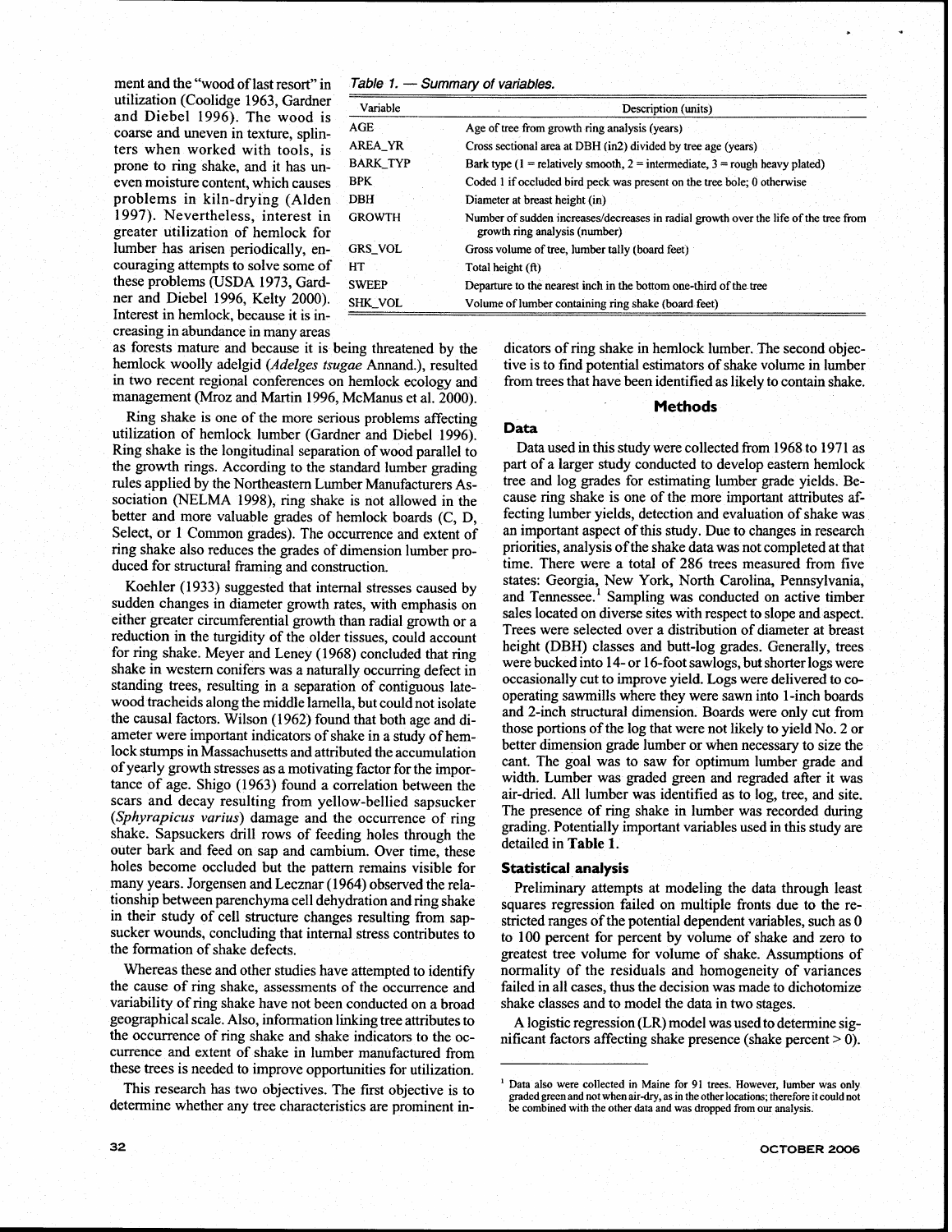dicted probability was estimated for each tree. For trees recorded as having shake, an ordinary regression model was developed that identified **--------din)** -------- -------- **(y)------- ---------(BF)-------**  important predictors for shake volume. All models were developed using SAS<sup>®</sup>, with  $\alpha = 0.05$  and confi- N dence limits (CL) set at 95 percent. **P** 

A simple LR model was used to <sup>aLumber tally.</sup> analyze the data. The data set was partitioned into a random 80/20

split, with **80** percent of the data used for model building and **20** percent used for validation and model selection. Due to the **so**  large number of variables recorded, potential models were explored using **an** all subsets procedure within SAS. An initial **10**  pool of models containing only significant terms was devel-<br>oped. For each, a Max-rescaled Rsquare (Max-rsquare) statis-<br>tic was calculated. Then predictions were generated for each tic was calculated. Then predictions were generated for each observation in the validation set for each model. This allowed **<sup>20</sup>** the estimation of the proportion of correctly predicted observations to be calculated for each model. Next, the **Max- <sup>10</sup>** rsquare values and proportion of trees correctly predicted were ranked (separately) and the two ranks added together to **<sup>o</sup>** arrive at a rank sum score for each model. These rank sums **0-5**  $\frac{1}{2}$  10-15 15-20 20-25 25-30 30-35 35-40 40 were arranged from lowest to highest, with the lowest scoring **Shake (%)**<br>
model selected as "best."<br> **Figure 1.** — Distribution of trees by 5 percent shake classes.

Variables included in the initial all subsets run were: AGE, AREA YR, BARK TYP, BPK, DBH, GROWTH, GRS\_VOL, HT, and SWEEP (Table 1). Hemlock shake in lumber was categorized into two classes, presence or absence. Potential predictor variables are a mixture of categorical and continuous measures, while the dependent variable is cat- **n**  egorical.

An LR model is of the form:

$$
logit (\pi) = \beta_0 + \beta_1 X_1 + \dots \beta_n X_n
$$

where:  $logit (\pi) = ln(odds) = ln(\pi/1 - \pi); \pi = probability of$ "success'", here, to the probability of having shake.

The odds reflect the ratio of the probability of success vs. the probability of failure. The transformation ln(odds) is utilized to linearize the parameters of the model.

# **Stage 2**

For the second stage of modeling, the same 80/20 split was used, with the added condition that the trees selected had shake. The same variable pool was utilized in an all subsets run and the best model **was** selected based on greatest adjusted R-square value and a low Mallow's C statistic.<sup>2</sup> Validation cases were estimated using the model, with mean difference between actual and predicted values (BIAS) and mean absolute percentage error (MAPE) examined for model adequacy. Additionally, residual plots were used to determine homogeneity of variances and normality of the residuals. A logarithmic transformation of the dependent variable was necessary in order to stabilize the variances.

The regression model is of the form:

**FOREST PRODUCTS JOURNAL VOL. 56, NO. 10** 

Once a model was selected, a pre-<br>  $Table 2. - Sample tree attributes by state.$ 

| dicted probability was estimated for                                       |                | No. of |           | <b>DBH</b>             |       | Age     |                 | Tree volume <sup>a</sup> |
|----------------------------------------------------------------------------|----------------|--------|-----------|------------------------|-------|---------|-----------------|--------------------------|
| each tree. For trees recorded as hav-<br>ing shake, an ordinary regression | State          | trees  | Mean      | Range                  | Mean  | Range   | Mean            | Range                    |
| model was developed that identified                                        |                |        | $-(in)$ - |                        |       |         | $-BF$ )-------- |                          |
| important predictors for shake vol-                                        | Georgia        | 42     | 22.7      | 13.1 to 44.3           | 149.5 | 75-309  | 752.5           | 86 to 2,970              |
| ume. All models were developed us-                                         | New York       | 29     | 16.2      | 10.1 to $26.0$         | 131.4 | 105-200 | 227.9           | 48 to 593                |
| ing SAS®, with $\alpha$ = 0.05 and confi-                                  | North Carolina | 49     | 25.7      | 13.2 to 45.6           | 191.8 | 92-491  | 880.5           | 58 to 3,432              |
| dence limits (CL) set at 95 percent.                                       | Pennsylvania   | 126    | 17.4      | $9.0 \text{ to } 30.7$ | 141.2 | 46-244  | 339.8           | 40 to 1,079              |
| Stage                                                                      | Tennessee      | 40     | 24.9      | 13.4 to 46.3           | 217.5 | 79-415  | 709.4           | 55 to 2,667              |



$$
y = \beta_0 + \beta_1 X_1 + \dots + \beta_n X_n
$$
  
\n
$$
BIAS = \frac{1}{n} \cdot \left( \sum_{i=1}^n Y_i - \hat{Y}_i \right)
$$
  
\n
$$
MAPE = \frac{100}{n} \cdot \left( \sum_{i=1}^n \left| \frac{Y_i - \hat{Y}}{Y_i} \right| \right)
$$

# **Results**

# **Descriptive statistics**

Mean tree volume ranged from **227.9** to **880.5** board feet (BF)(lumber tally) and maximum tree volume ranged fiom **593** to **3,432 BF** per tree (Table 2). The largest and oldest trees were found in the southern Appalachians. The majority of trees had less than **5** percent shake and about **80** percent of the trees had less than **15** percent shake **(Fig.** 1).

## **Statistical models**

The best LR model was found to be:

 $ln(odds) = -3.68 + 0.77 \cdot BPK + 0.016 \cdot AGE + 0.12 \cdot DBH$ 

All variables were significant:  $p = 0.0316$  for BPK,  $p =$ 0.0021 for  $AGE$ , and  $p = 0.0067$  for *DBH*. This model correctly predicted 77 percent of the validation cases.

The best regression model was:

$$
ln(SHAKE_VOL) = 2.57 + 0.055 \cdot DBH
$$

alternatively,

$$
SHAKE\ \ VOL = 13.06e^{0.055DBH}
$$

**Consult Ncter et al. 1996 for additional information on model building selection**<br> *CHAKE\_VOL* = 13.06e<sup>0.055DBH</sup>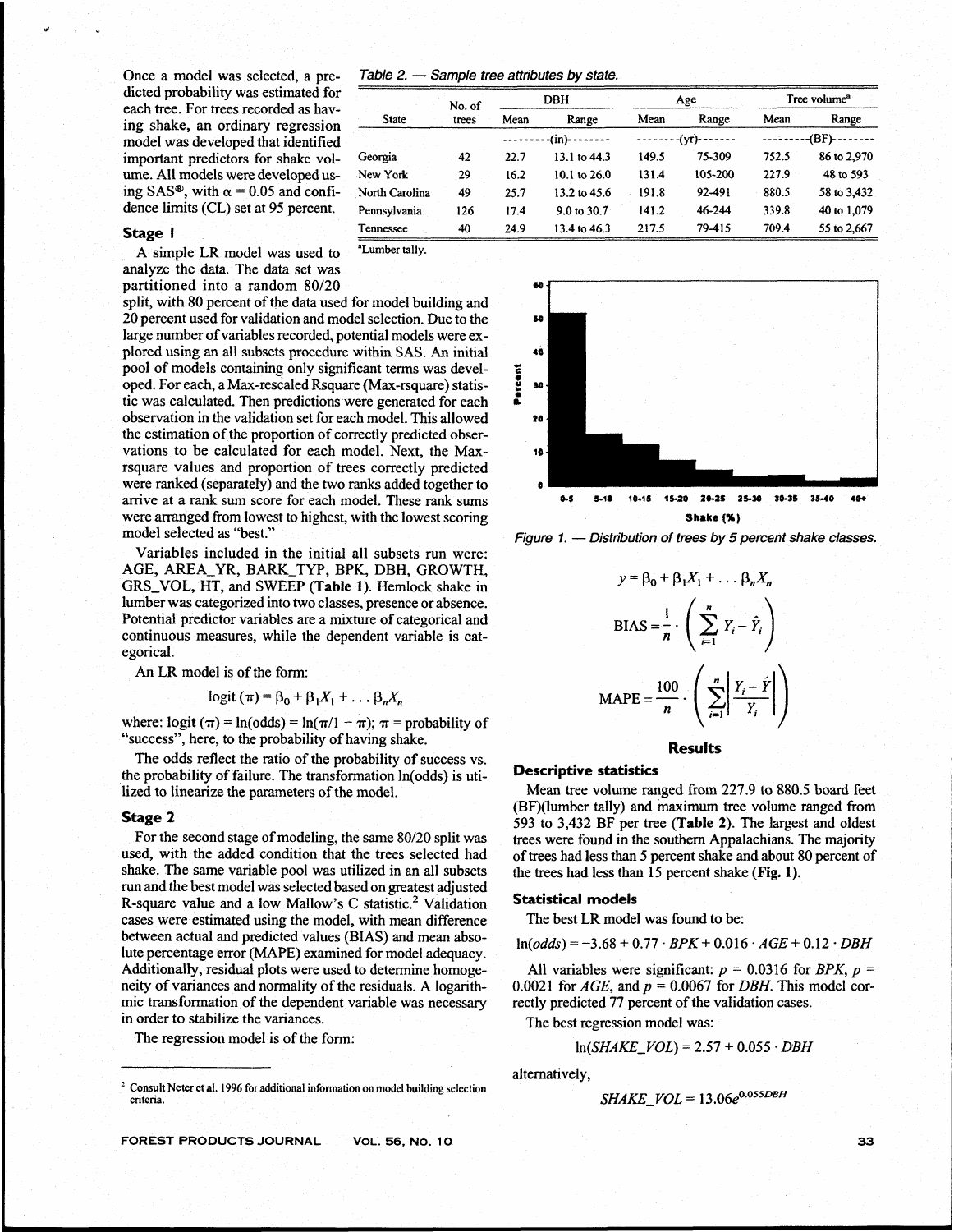Table 3. - Logistic regression parameter estimates, odds **ratios, 95 percent CL and pvalues.** 

| Parameter  | Estimate | OR    | LCL  | UCL. | p      |
|------------|----------|-------|------|------|--------|
| Intercept  | $-3.67$  |       |      | --   |        |
| <b>BPK</b> | 0.77     | 2.617 | 1.07 | 4.39 | 0.0316 |
| AGE        | 0.16     | 1.016 | 1.01 | 1.03 | 0.0021 |
| DBH        | 0.11     | 1.12  | 1.03 | 1.22 | 0.0067 |

DBH was a significant predictor, with  $p \le 0.0001$ . Residual plots indicated no problems with homogeneity of the residual variances.

# **Discussion**

Ring shake is a serious wood utilization problem in hemlock because of its frequency of occurrence and potential for degrading a high proportion of lumber when it is present. Results from this study indicate that ring shake occurs over a wide range of site conditions and geographic locations that covered a large part of hemlock's native range in the eastern United States. This result supports Wilson's (1962) conclusion that ring shake in eastern hemlock is not strongly linked to site attributes and location.

of ring shake in lumber. The odds of a tree with bird peck model are fairly efficient at predicting shake, a different pool having shake were slightly greater than 1 to 4.4 times (95% of variables, possibly combined with a non-linear model<br>CI the adds of a tree without hird need having shake (Tables, CI) form, may be the approach necessary to m CL) the odds of a tree without bird peck having shake (Table 3). For any given combination of AGE and DBH, the effect of BPK is an increase in the probability of shake. Increases in **Conciusions**  either AGE or DBH also increased the probability of shake (Fig. 2). For each additional I-inch increase in DBH, the estimated odds of containing shake increased by about 3 to 22 percent (95% CL). Each additional year of age increased the odds of shake by 0.6 to 2.7 percent (95% CL). On an additional decade growth basis, the odds increased by 6 to 30 percent.

As an example, consider a tree with values for DBH and AGE very near the means, that is a tree with 20-inch DBH and 150 years old, and  $BPK = 0$ . The estimated probability of this tree having shake can be calculated directly from

$$
\hat{\pi} = \frac{\exp(-3.68 + 0.77 \cdot BPK + 0.016 \cdot AGE + 0.12 \cdot DBH)}{1 + \exp(-3.68 + 0.77 \cdot BPK + 0.016 \cdot AGE + 0.12 \cdot DBH)}
$$

$$
\hat{\pi} = \frac{\exp(-3.68 + 0.77(0) + 0.016(150) + 0.12(20))}{1 + \exp(-3.68 + 0.77(0) + 0.016(150) + 0.12(20))}
$$

$$
= 0.75 \text{ or } 75\%
$$

This equation results from exponentiating both sides of the ln(odds) equation and solving algebraically for  $\hat{\pi}$ . Next, consider **an** example with the same AGE and DBH as previous, but with BPK present. We have:

$$
\hat{\pi} = \frac{\exp(-3.68 + 0.77(1) + 0.016(150) + 0.12(20))}{1 + \exp(-3.68 + 0.77(1) + 0.016(150) + 0.12(20))} = 0.87 \text{ or } 87\%
$$

These results indicate that both older and larger trees are more prone to shake. This supports the findings of Wilson (1 962). Trees exhibiting bird peck also have increased probabilities for shake, providing more empirical support for both the hypotheses of Shigo (1963) and Jorgensen and Lecznar  $(1964).$ 

 $\omega = \sqrt{\frac{2}{\pi}}$ 

The ordinary regression determined that for trees with shake, DBH was the only significant variable in the best model. Back transforming this model indicated that DBH was related exponentially to shake volume. Each increase of 1 inch in DBH led to an increase of from 4 to 7 percent (95% CL) in BF shake volume.

This model was only moderately successful at explaining the variability in the data, with an  $r^2$  value of 0.24. The model based on the log-transformed shake volumes had BIAS ranging from -0.22 to 0.29 (95% CL), indicating a good fit of the model for the validation data. MAPE for the transformed model ranged from 14 to 28 percent (95% CL). Transforming back to original units, the exponential model under predicts lumber shake volume to from 4 to 41 BF (95% CL). MAPE for the exponential model was high, ranging from 53 to 140 percent (95% CL).

Although the ordinary regression equation was only moderately successful at predicting the amount of shake volume, it is informative to know that DBH is a factor for trees suscep tible to shake, even if it is a widely varying relationship. There are certainly other factors contributing to both the presence and volume of shake. While the variables identified in the LR Occluded bird peck (BPK) on the tree bole was an indicator and volume of shake. While the variables identified in the LR<br>model are fairly efficient at predicting shake, a different pool

The two-stage modeling approach was useful to address the threshold nature of trees with and without shake. By first developing a model for shake presence, we were able to focus later on cases with shake. This allowed a second stage of model development. The given models could quite easily be computed in the field with something as simple as a programmable calculator. Alternatively, nomograms are presented in Figure 3 that give estimates of the percent chance that the tree has shake for a given age, DBH, and presence/absence of birdpeck. The ranges given are expected ages and sizes in a commercial forest. Should this percentage exceed 50 percent, a person in the field could then utilize the regression model for shake volume to estimate the volume of wood in the tree with shake, and make any needed deductions.

There are several recommendations for forest managers with interest in growing and harvesting hemlock. Hemlock grown to large diameters and older ages will have an increased probability of developing shake. **A** direct consequence for susceptible large-diameter trees is an exponentially larger amount of shake. Indirectly, susceptible older trees, which are often larger, may also have exponentially larger amounts of shake. If the increase in shake volume is offset by gains in overall gross volume, this is not a problem. If not, planning for earlier removals of hemlock from stands may be required. Lancaster (1985) recommends regenerating even-aged hemlock stands when the average diameter is between 16 and 18 inches, which implies a rotation age of about 120 years in the Northeast. From Figure 3, in trees with no birdpeck, the probability of ring shake is between 50 and 60 percent, and considerably higher for trees with birdpeck, 70 to 75 percent. Predicted shake volume for trees in the diameter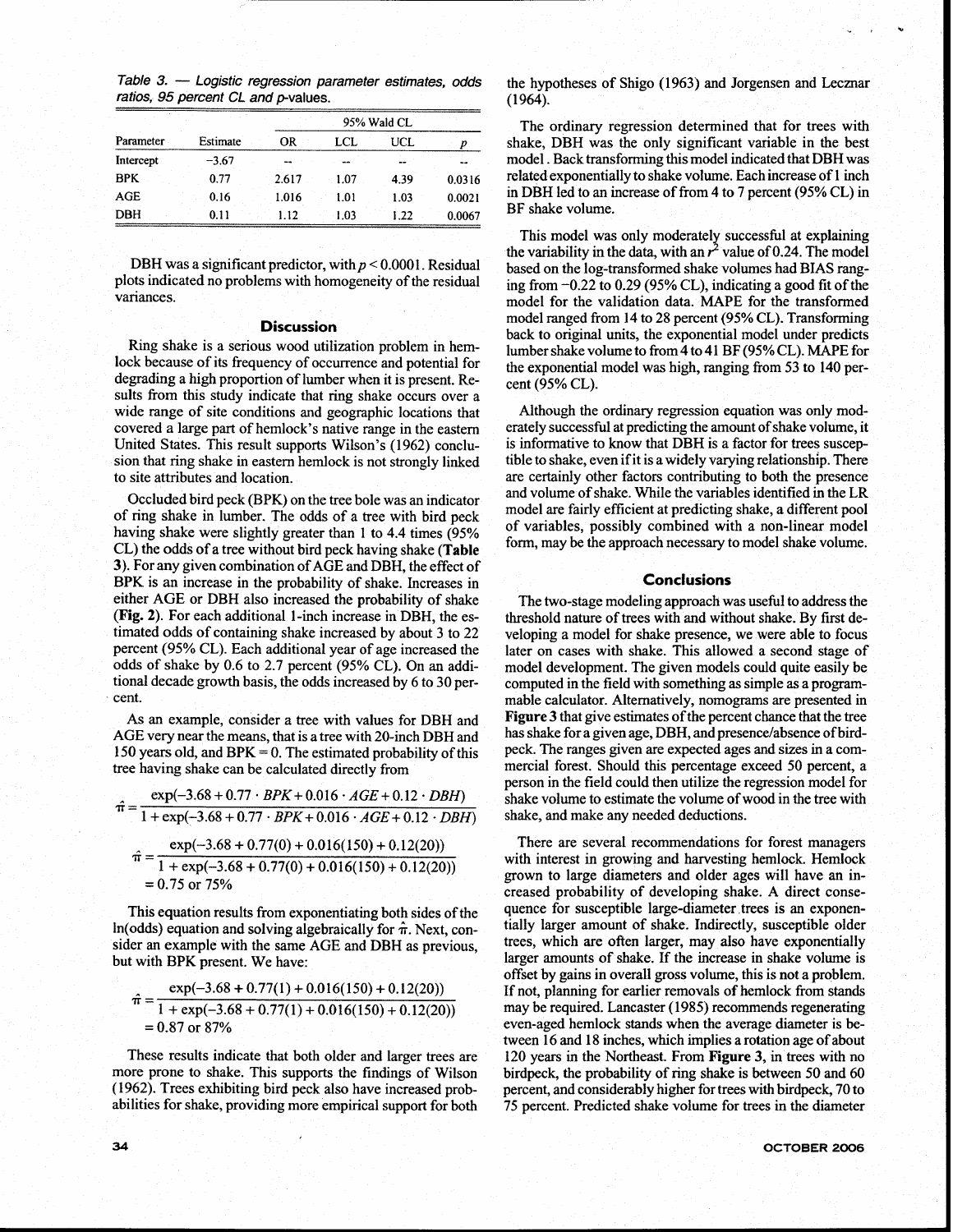

**(Age)** = **145.8 years and mean(D5H)** = **19.3 in. Dashed lines indicate 95 percent pre- Literature cited**  diction bands. Figures demonstrate the effect of increasing one variable while holding Alden, H.A. 1997. Softwoods of North the others constant. **the others constant. use Server Server Server Server Server Server Server Server Serv.** Forest Products **USDA** Forest Products



**chance of tree having shake. Dark solid line indicates 50 percent cutoff. Trees left of the line would be estimated to not have shake, while those to the right would be estimated as having shake.** 

**FOREST PRODUCTS JOURNAL VoL. 56,** No. **10** 

range with shake is between 25 to 50 BF or about 10 to 15 percent of volume.

Management goals may include aesthetics, wildlife habitat, or biological diversity as equally important or more important than timber production. Hemlock stands are superior winter cover for white-tailed deer in the northern part of their range, providing both shelter and browse (Reay et al. 1990). Managers need to recognize that these other goals may have negative implications for quality hemlock timber production if they require that hemlock be managed on longer rotations for larger diameters. Whichever the goals, information about the probability of shake and estimates of vol-**PBH (in) ume loss due to shake can be helpful** in hemlock utilization.

Lab., Madison, WI. 151 pp. Coolidge, P.T. 1963. History of the Maine

Woods. Furbush-Roberts, Bangor, ME. 805 pp.

- Gardner, D.J. and **J.F.** Diebel. 1996. Eastern hemlock (Tsuga Canadensis) uses and properties. In: Proc. of a regional conference on ecology and management of eastern hemlock. G. Mroz, and J. Martin, eds. College of Agri. and Life Sciences, School of Natural Resources, Univ. of Wisconsin, Madison, WI. pp. 149-154.
- Godman, RM. and K. Lancaster. 1990. Eastern hemlock. In: Silvics of North America. Vol. I, Conifers. R.M. Bums and B.H. Honkala, tech. coordinators. Agri. Handb. 654. USDA Forest Serv., Washington, **DC.**  pp. 604-612.
- Jorgensen, R.N. and S.L. Lecznar. 1964. Anatomy of hemlock ring shake associated with sapsucker injury. Res. Pap. NE-21. USDA Forest Serv., NE For. Exp. Sta., Upper Darby, PA. 9 pp.
- Kelty, M.J. 2000. Silvicultural and stand dynamics of hemlockdominated stands in southern New England: Some lessons from early research. *In*: Proc. Symp. on sustainable management of hemlock ecosystems in eastern North America. K. McManus, K.S. Shields, and D.R. Souto, eds. Gen. Tech. Rept. 267. USDA Forest Serv., Northeastern Res. Sta., Newtown Square, PA. pp. 11-13.
- Koehler, A. 1933. A new hypothesis as to the cause of shakes and rift cracks in green timber. J. of Forestry 3 1 (5):55 1-556.
- Lancaster, K.F. 1985. Managing eastern hemlock: **A** preliminary guide. NA-FR-30. USDA Forest Serv., Northeastern Area, State and Private Forestry, Radnor, PA. 5 pp.
- McManus, K.A., K.S. Shields, and D.R. Souto, eds. 2000. Proc. Symp. on sustainable management of hemlock ecosystems in eastern North America. K. McManus, K.S. Shields, and D.R. Souto, eds. Gen. Tech. Rept. 267. USDA Forest Serv., Northeastern Res. Sta., Newtown Square, PA. 237 pp.
- McWilliams, W.H. and T.L. Schmidt. 2000. Composition, structure, and sustainability of hemlock ecosystems in eastern North America. In: Proc. Symp. on sustainable management of hemlock ecosystems in eastern North America. K. McManus, K.S. Shields, D.R. Souto. **eds.**  Gen. Tech. Rept. 267. USDA Forest Serv., Northeastern Res. Sta., Newtown Square, PA. pp. 5-10.
- Meyer, R.W. and L. Leney. 1968. Shake in coniferous wood-an ana- tomical study. Forest Prod. **J.** 18(2):5 1-56.
- Mroz, G. and J. Martin, eds. 1996. Proc. of a regional conference on ecology and management ofeastem hemlock. College of Agri. and Life Sciences, School of Natural Resources, Univ. of Wisconsin, Madison, **WI.** 200 pp.